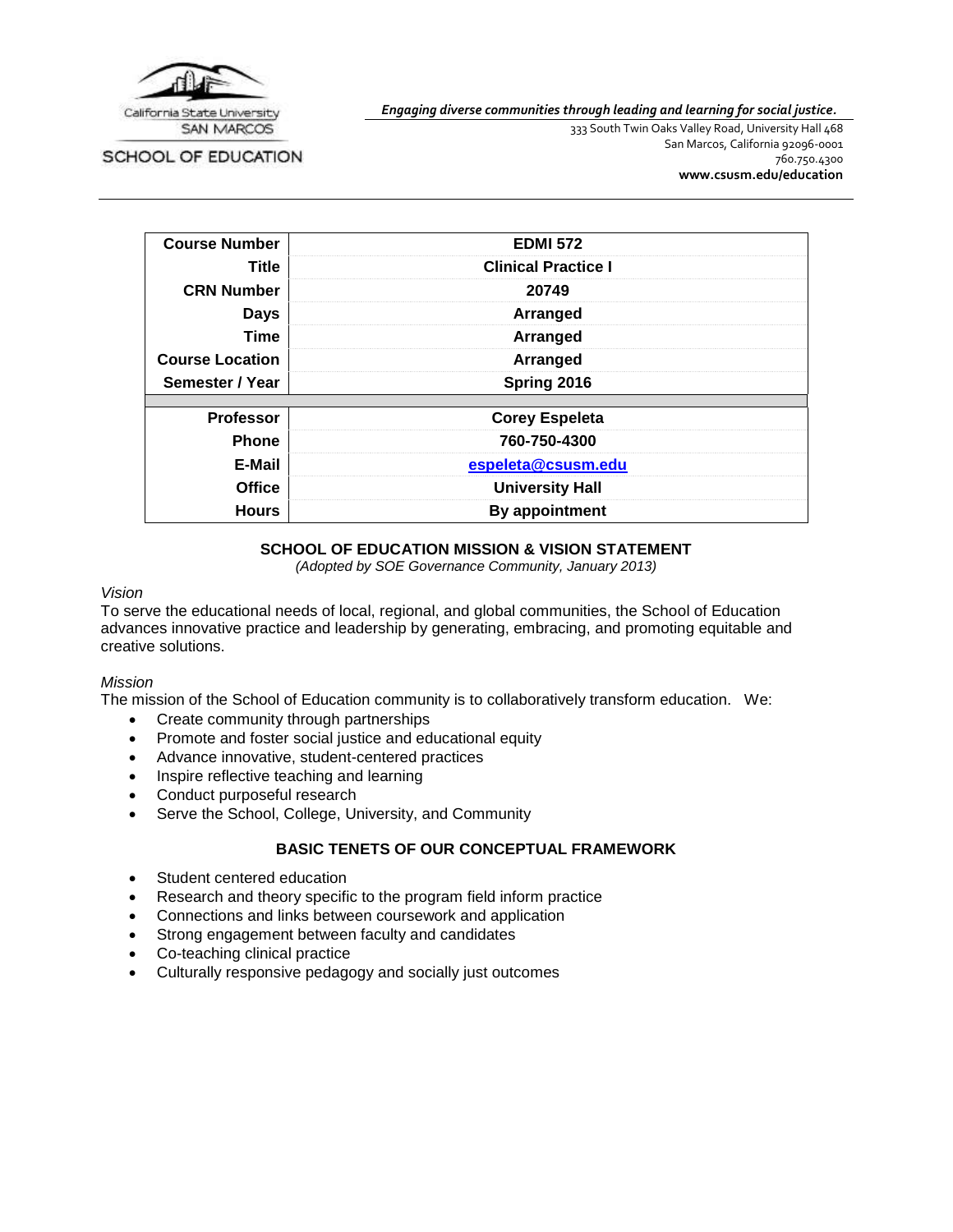# **TABLE OF CONTENTS**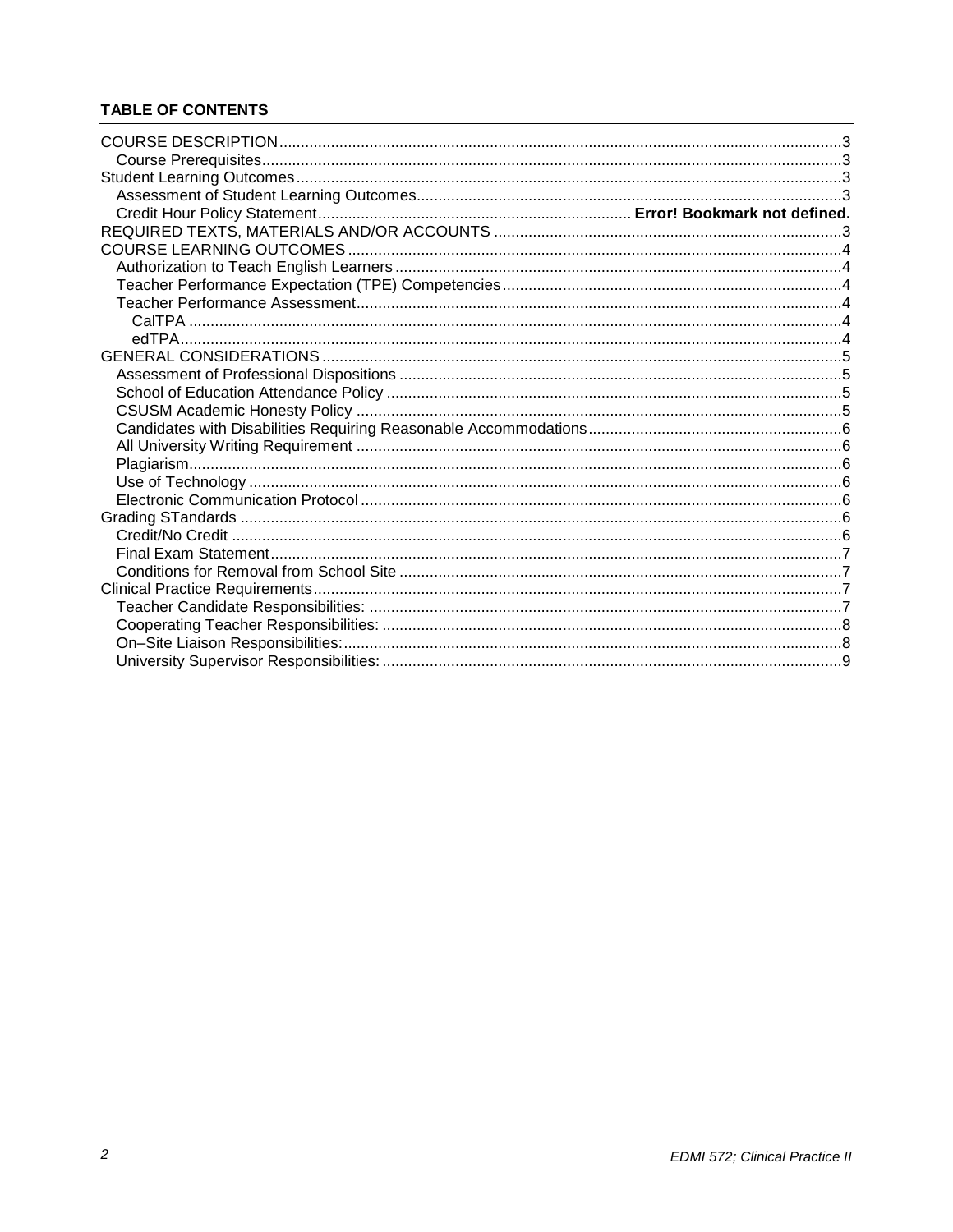### **COURSE DESCRIPTION**

<span id="page-2-0"></span>Observation and teaching in selected schools under supervision of classroom teacher and university supervisor. *Graded Credit/No Credit. May not be taken for credit by students who have received credit for EDMI 572. Enrollment Restriction: Admission to the Middle Level Education Program.*

#### <span id="page-2-1"></span>**Course Prerequisites**

Admission to the SOE Middle Level Education Program; Successful completion of EDMI 571 or 573; Successful passage of the Multiple Subject CSET exam

### **STUDENT LEARNING OUTCOMES**

<span id="page-2-2"></span>Candidates will:

- Assess and instruct young adolescent students of various cultural and linguistic backgrounds in middle school classrooms
- Demonstrate mastery of the Teacher Performance Expectations as assessed using the *TPE Assessment* form
- Demonstrate mastery of the Professional Dispositions as assessed using the *Middle Level Professional Dispositions Rubric*
- Use technology effectively to collect and analyze data about student learning and then use those data to adjust instruction accordingly

#### <span id="page-2-3"></span>**Assessment of Student Learning Outcomes**

- Two formal observations each by the university supervisor and on-site liaison. Observations are grounded by the professional dispositions and teacher performance expectations (TPEs).
- Four formal observations by the cooperating teacher. Observations are grounded by the professional dispositions and teacher performance expectations (TPEs).
- Completion of the professional dispositions rubric, the TPE Assessment form, and the Clinical Practice summary form all of which summarize performance and professional growth.
- The evaluations are developed with input from the candidate's university supervisor and cooperating teacher. The final summary is signed by the candidate, the university supervisor, and the cooperating teacher.

#### **Credit Hour Policy Statement**

University Credit Hour Policy:

 Candidates are expected to spend a minimum of two hours outside of the classroom each week for each unit of credit engaged in learning.

### **REQUIRED TEXTS, MATERIALS AND/OR ACCOUNTS**

<span id="page-2-4"></span>Because this is a supervised clinical practice experience, the materials for this class include the *Assessment of Teacher Performance Expectations Assessment* form, the *Middle Level Professional Dispositions Rubric*, and the *Clinical Practice Summary* that are found on the School of Education website for clinical practice. Additional materials on the website include the *Middle Level Clinical Practice Handbook* along with other forms used in clinical practice. [\(http://www.csusm.edu/education/ClinicalPractice/HandbookML.html\)](http://www.csusm.edu/education/ClinicalPractice/HandbookML.html)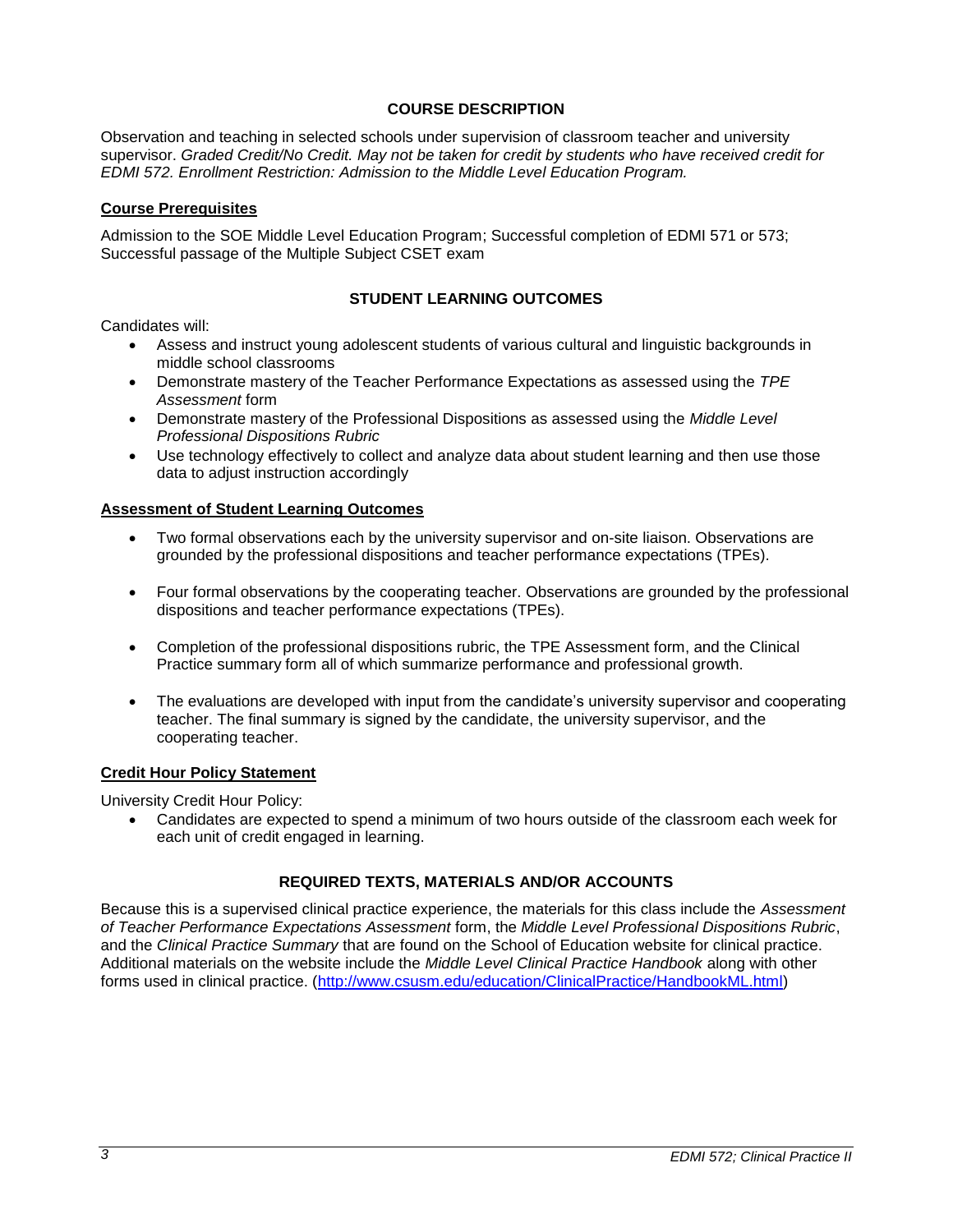### **COURSE LEARNING OUTCOMES**

### <span id="page-3-1"></span><span id="page-3-0"></span>**Authorization to Teach English Learners**

This credential program has been specifically designed to prepare teachers for the diversity of languages often encountered in California public school classrooms. The authorization to teach English learners is met through the infusion of content and experiences within the credential program, as well as additional coursework. Candidates successfully completing this program receive a credential with authorization to teach English learners. *(Approved by CCTC in SB 2042 Program Standards, August 02)*

### <span id="page-3-2"></span>**Teacher Performance Expectation (TPE) Competencies**

The course objectives, assignments, and assessments have been aligned with the CTC standards for the Special Education Credential. This course is designed to help teachers seeking a California teaching credential to develop the skills, knowledge, and attitudes necessary to assist schools and district in implementing effective programs for all students. The successful candidate will be able to merge theory and practice in order to realize a comprehensive and extensive educational program for all students. You will be required to formally address the following TPEs in this course:

TPE 1A—Subject Specific Pedagogical Skills for Multiple Subject Teaching Assignments (Reading-Language Arts)

### <span id="page-3-3"></span>**Teacher Performance Assessment**

Beginning July 1, 2008 all California credential candidates must successfully complete a state-approved Teacher Performance Assessment (TPA), as part of the credential program of preparation. During the 2015- 16 academic year the CSUSM credential programs will use either the CalTPA (California Teacher Performance Assessment) or the edTPA (Educative Teacher Performance Assessment).

<span id="page-3-4"></span>Check with your program coordinator to determine which assessment is used for your credential program.

# **CalTPA**

To assist with your successful completion of the CalTPA, a series of informational seminars are offered over the course of the program. TPA related questions and logistical concerns are to be addressed during the seminars. Your attendance to TPA seminars will greatly contribute to your success on the assessment. The CalTPA Candidate Handbook, TPA seminar schedule, and other TPA support materials may be found on the SOE website:

<http://www.csusm.edu/education/CalTPA/ProgramMaterialsTPA.html>

### <span id="page-3-5"></span>**edTPA**

Beginning in fall 2015, for newly entering initial candidates, the CSUSM assessment system is the edTPA. To assist with your successful completion of the edTPA, a capstone class is part of your curriculum. In this class edTPA related questions and logistical concerns are addressed. Additional support materials are available on the edTPA website: [http://www.edtpa.com/PageView.aspx?f=GEN\\_Candidates.html](http://www.edtpa.com/PageView.aspx?f=GEN_Candidates.html)

<span id="page-3-6"></span>Additionally, to support your success in your credential program and with TPA, SOE classes use common pedagogical language, lesson plans (lesson designs), and unit plans (unit designs).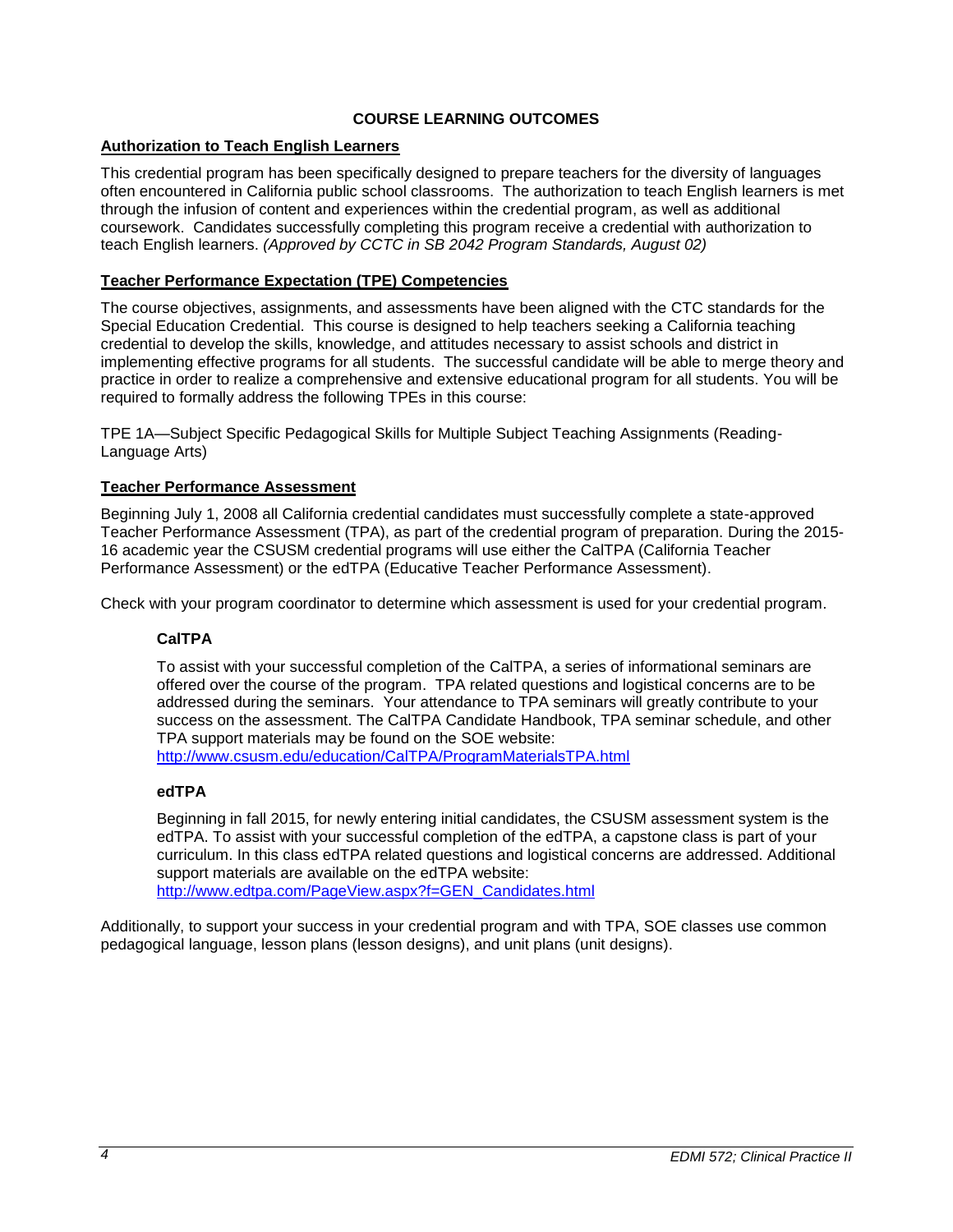### **GENERAL CONSIDERATIONS**

### <span id="page-4-0"></span>**Assessment of Professional Dispositions**

Assessing a candidate's dispositions within a professional preparation program is recognition that teaching and working with learners of all ages requires not only specific content knowledge and pedagogical skills, but positive attitudes about multiple dimensions of the profession. The School of Education has identified six dispositions – social justice and equity, collaboration, critical thinking, professional ethics, reflective teaching and learning, and life-long learning—and developed an assessment rubric. For each dispositional element, there are three levels of performance - *unacceptable*, *initial target*, and *advanced target*. The description and rubric for the three levels of performance offer measurable behaviors and examples.

The assessment is designed to provide candidates with ongoing feedback for their growth in professional dispositions and includes a self-assessment by the candidate. The dispositions and rubric are presented, explained and assessed in one or more designated courses in each program as well as in clinical practice. Based upon assessment feedback candidates will compose a reflection that becomes part of the candidate's Teaching Performance Expectation portfolio. Candidates are expected to meet the level of *initial target* during the program.

### <span id="page-4-1"></span>**School of Education Attendance Policy**

Due to the dynamic and interactive nature of courses in the School of Education, all candidates are expected to attend all classes and participate actively. At a minimum, candidates must attend more than 80% of class time, or s/he may not receive a passing grade for the course at the discretion of the instructor. Individual instructors may adopt more stringent attendance requirements. Should the candidate have extenuating circumstances, s/he should contact the instructor as soon as possible. *(Adopted by the COE Governance Community, December, 1997).*

**For Clinical Practice: All teacher candidates are expected to be present at their assigned school site as scheduled by program requirements and the specific school site calendar and teaching contract. Should the teacher candidate have extenuating circumstances, s/he should contact the university supervisor and cooperating teacher as soon as possible.** 

### <span id="page-4-2"></span>**CSUSM Academic Honesty Policy**

Students will be expected to adhere to standards of academic honesty and integrity, as outlined in the Student Academic Honesty Policy. All assignments must be original work, clear and error-free. All ideas/material that are borrowed from other sources must have appropriate references to the original sources. Any quoted material should give credit to the source and be punctuated accordingly.

Academic Honesty and Integrity: Students are responsible for honest completion and representation of their work. Your course catalog details the ethical standards and penalties for infractions. There will be zero tolerance for infractions. If you believe there has been an infraction by someone in the class, please bring it to the instructor's attention. The instructor reserves the right to discipline any student for academic dishonesty, in accordance with the general rules and regulations of the university. Disciplinary action may include the lowering of grades and/or the assignment of a failing grade for an exam, assignment, or the class as a whole.

Incidents of Academic Dishonesty will be reported to the Dean of Students. Sanctions at the University level may include suspension or expulsion from the University.

<span id="page-4-3"></span>Refer to the full Academic Honesty Policy at: [http://www.csusm.edu/policies/active/documents/Academic\\_Honesty\\_Policy.html](http://www.csusm.edu/policies/active/documents/Academic_Honesty_Policy.html)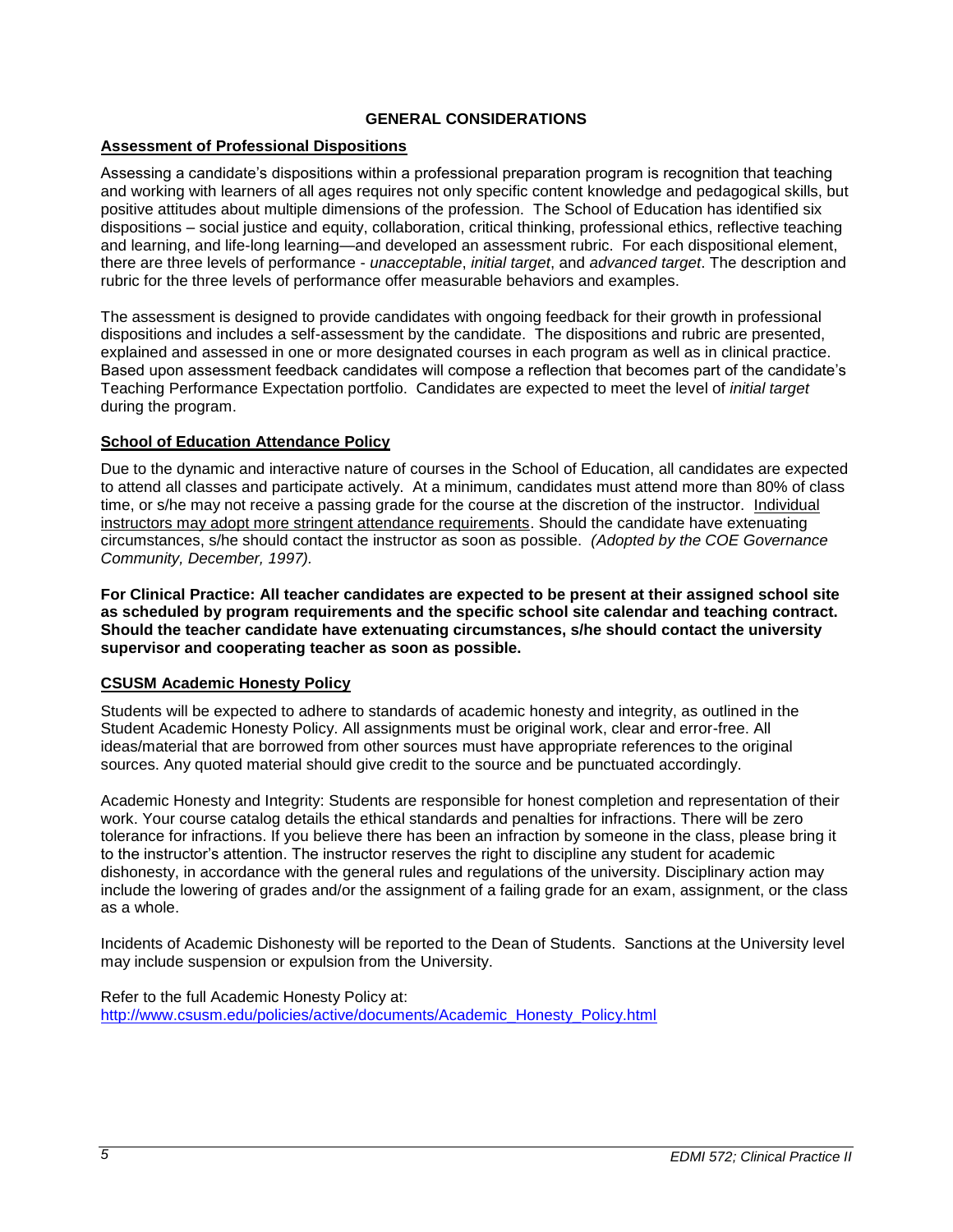### **Candidates with Disabilities Requiring Reasonable Accommodations**

Candidates with disabilities who require reasonable accommodations must be approved for services by providing appropriate and recent documentation to the Office of Disabled Student Services (DSS). This office is located in Craven Hall 4300, and can be contacted by phone at (760) 750-4905, or TTY (760) 750- 4909. Candidates authorized by DSS to receive reasonable accommodations should meet with their instructor during office hours or, in order to ensure confidentiality, in a more private setting.

### <span id="page-5-0"></span>**All University Writing Requirement**

Every course at the university must have a writing requirement of at least 2500 words. The requirement is met in this class through the signature assignments as described below.

### <span id="page-5-1"></span>**Plagiarism**

As an educator, it is expected that each candidate will do his/her own work, and contribute equally to group projects and processes. Plagiarism or cheating is unacceptable under any circumstances. If you are in doubt about whether your work is paraphrased or plagiarized see the Plagiarism Prevention for Students website [http://library.csusm.edu/plagiarism/index.html.](http://library.csusm.edu/plagiarism/index.html) If there are questions about academic honesty, please consult the University catalog.

### <span id="page-5-2"></span>**Use of Technology**

Candidates are expected to demonstrate competency in the use of various forms of technology (i.e. word processing, electronic mail, Moodle, use of the Internet, and/or multimedia presentations). Specific requirements for course assignments with regard to technology are at the discretion of the instructor. Keep a digital copy of all assignments for use in your teaching portfolio. All assignments will be submitted online, and some will be submitted in hard copy as well. Details will be given in class.

### <span id="page-5-3"></span>**Electronic Communication Protocol**

Electronic correspondence is a part of your professional interactions. If you need to contact the instructor, email is often the easiest way to do so. It is my intention to respond to all received e-mails in a timely manner. Please be reminded that e-mail and on-line discussions are a very specific form of communication, with their own nuances and etiquette. For instance, electronic messages sent in all upper case (or lower case) letters, major typos, or slang, often communicate more than the sender originally intended. With that said, please be mindful of all e-mail and on-line discussion messages you send to your colleagues, to faculty members in the School of Education, or to persons within the greater educational community. All electronic messages should be crafted with professionalism and care.

Things to consider:

- Would I say in person what this electronic message specifically says?
- How could this message be misconstrued?
- Does this message represent my highest self?
- Am I sending this electronic message to avoid a face-to-face conversation?

In addition, if there is ever a concern with an electronic message sent to you, please talk with the author in person in order to correct any confusion.

### **GRADING STANDARDS**

### <span id="page-5-5"></span><span id="page-5-4"></span>**Credit/No Credit**

The cooperating teacher and teacher candidate complete the *TPE Assessment Form* and send it to the university supervisor in advance of the exit conference. The university supervisor also completes the *Clinical Practice Summary* form. These documents serve as official verification of successful completion of Clinical Practice and are required for the University to be able to recommend a candidate for a credential at the end of the program.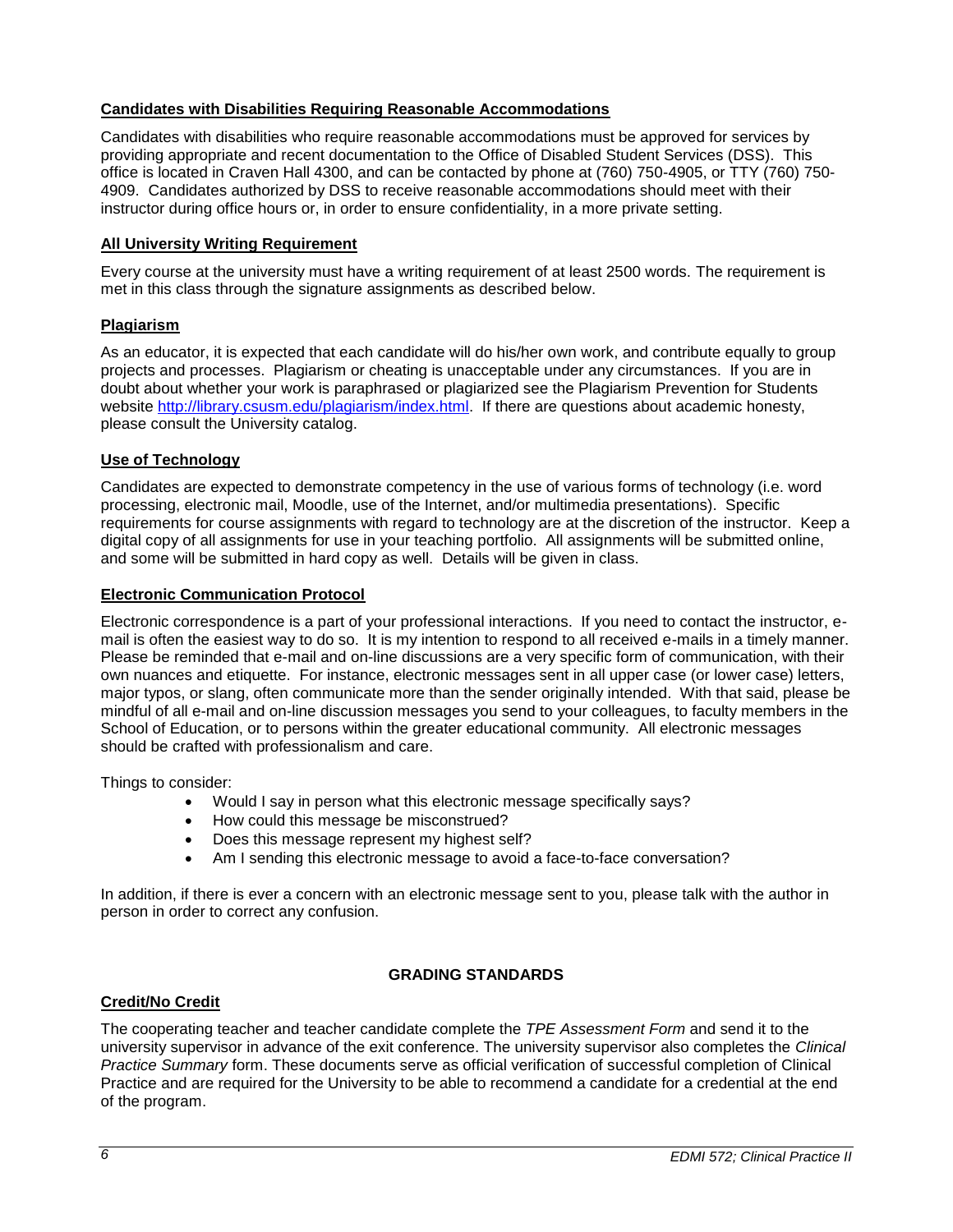- 1. A grade of CREDIT (CR) or NO CREDIT (NC) will be assigned for Clinical Practice experiences by the University supervisor. If a teacher candidate has not successfully met the *Teacher Performance Expectations* for the Middle Level Education program ("approaching" in CPI, "meets" in CPII) and/or has not met the *professional dispositions* at an appropriate level ("approaching" in CPI, "meets" in CPII), the candidate may be required to extend or repeat the experience. This information will be provided through a Statement of Concern in advance of the exit conference.
- 2. If a teacher candidate does not meet the requirements addressed in the Statement of Concern, a grade of NO CREDIT may be given. Granting of an additional opportunity for clinical practice will be made based on the circumstances under which the original NO CREDIT was given.
- 3. Should a second clinical practice experience be recommended, the Candidate must re-register for the clinical practice course prior to the new placement being made.

### <span id="page-6-0"></span>**Final Exam Statement**

No final exam.

### <span id="page-6-1"></span>**Conditions for Removal from School Site**

A candidate will be removed from the school site and a Statement of Concern documenting the situation will be written immediately if a candidate:

- 1. Endangers students or others;
- 2. Violates recognized codes of conduct, e.g. CSUSM Student Code of Conduct, CSUSM Academic Honesty Policy NEA Code of Ethics, CA Education Code Section 44932; and/or
- 3. Is dismissed from the classroom or school site by the cooperating professional or site or district administrator. (see Statement of Concern- Guidelines

www.csusm.edu/education/ClinicalPractice/HandbookMS.html)

## **CLINICAL PRACTICE REQUIREMENTS**

### <span id="page-6-3"></span><span id="page-6-2"></span>**Teacher Candidate Responsibilities:**

- 1. Observe classes and assist in routine tasks and responsibilities. Observe the contract hours scheduled by your site.
- 2. Be on site all day every day from March 21 through May 20. Call the cooperating teacher and on-site liaison in case of absence. Observe the contract hours and holiday breaks scheduled by your school site.
- 3. Week 1:
	- a. Begin teaching half days, following the lesson plans devised by the cooperating teacher.
	- b. Assist the cooperating teacher in the remaining classes.
	- c. By the end of the week, create a calendar of your curriculum/instruction plan with your cooperating teacher. Take into account the time that your students will be engaged in preparation for and administration of district/state testing. Clarify your teaching responsibilities during testing time. Give a copy of the schedule to your on-site liaison and university supervisor.
- 4. Week 2:
	- a. Continue teaching your half-day classes, writing your own lesson plans that are approved by your cooperating teacher. Use the CSUSM Middle Level lesson-planning template.
	- b. In addition, work with your cooperating teacher to take over teaching responsibilities in the remaining half-day of classes. With assistance, write lesson plans for the remaining classes. Your cooperating teacher may assist you in conducting instruction in those classes.
- 5. Week 3:
	- a. Take over teaching responsibilities for full days of teaching. Your cooperating teacher may assist you in conducting instruction in some classes.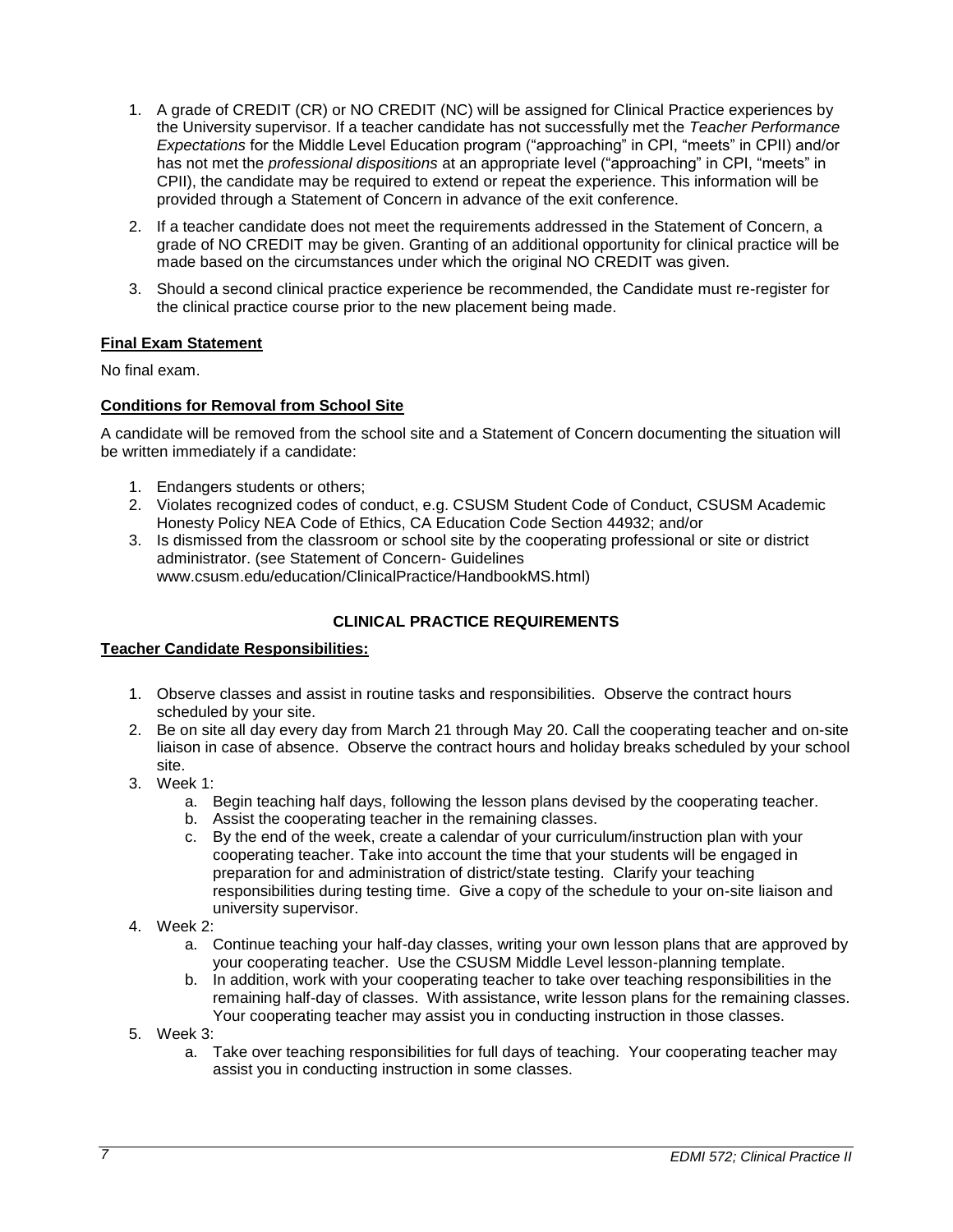- b. Write your own lesson plans. Submit a complete lesson plan to the cooperating teacher and on-site liaison at least two days prior to teaching a lesson. Be sure to note any last minute revisions on your plan. Also include lesson plans in your TPE portfolio that demonstrate mastery of those TPEs.
- c. Confer regularly with the cooperating teacher and on-site liaison.
- 6. Remaining weeks:
	- a. Continue your responsibilities for all classes and continue teaching through May 20.
	- b. Submit a complete lesson plan to the cooperating teacher and on-site liaison at least two days prior to teaching a lesson. Be sure to note any last minute revisions on your plan. Also put lesson plans in your TPE notebook, where appropriate.
	- c. Confer regularly with the cooperating teacher and on-site liaison.
- 7. Attend end–of–semester exit conference (during the week of May 20) with the cooperating teacher, on–site liaison, and university supervisor. Bring your typed responses to the Teaching Performance Expectations Summary to the exit conference and email your summary of your clinical practice experience to your university supervisor prior to the conference.
- 8. Attend all team, department, and faculty meetings, and other professional responsibilities. Engage in professional opportunities (e.g. extra-curricular duties, school events) as they arise. Attend seminars with the on–site liaison once full-time student teaching begins.
- 9. Be formally observed at least four times by the cooperating teacher and twice each by the on-site liaison and university supervisor; obtain written feedback using the CSUSM observation instrument.
- 10. Maintain TPE portfolio for use when writing TPE Checklist and other documents.

#### <span id="page-7-0"></span>**Cooperating Teacher Responsibilities:**

- 1. Share ideas with teacher candidate about goals, unit and lesson planning, classroom organization, and other topics.
- 2. Assist teacher candidate with long-range planning calendar.
- 3. Provide materials and ideas for teacher candidate's lesson plans, while allowing and supporting the teacher candidate's creativity in instructional strategies.
- 4. Support the teacher candidate to take responsibilities for instruction for half days during the first week. Assist the teacher candidate as needed (i.e., "team teaching") with the remaining half day of responsibilities during weeks 2 and 3.
- 5. Review the teacher candidate's lesson plans two days prior to teaching and provide feedback to them.
- 6. Confer regularly with the teacher candidate.
- 7. Observe as many lessons as possible with written and verbal comments. Written feedback from four observations must become part of the teacher candidate's record (use the CSUSM observation instrument).
- 8. Confer with the on-site liaison and university supervisor as needed.
- 9. Attend end–of–semester exit conference with the teacher candidate, on–site liaison, and university supervisor. Bring your typed responses to the Teaching Performance Expectations Summary.
- 10. Assist teacher candidate in maintaining TPE portfolio when necessary.

### <span id="page-7-1"></span>**On–Site Liaison Responsibilities:**

- 1. Communicate with teacher candidates, cooperating teachers, and university supervisor; help solve field–related problems.
- 2. Observe two lessons using observation instrument; confer with teacher candidate soon after; confer with the cooperating teacher regarding the observation.
- 3. Arrange observations for teacher candidates with other school personnel to fulfill course-related requirements (e.g., science class, special education setting) and to provide a broader view of the school site.
- 4. Schedule and conduct seminars with teacher candidates during full-time student teaching.
- 5. Attend end–of–semester exit conference with the teacher candidate, cooperating teacher, and university supervisor.